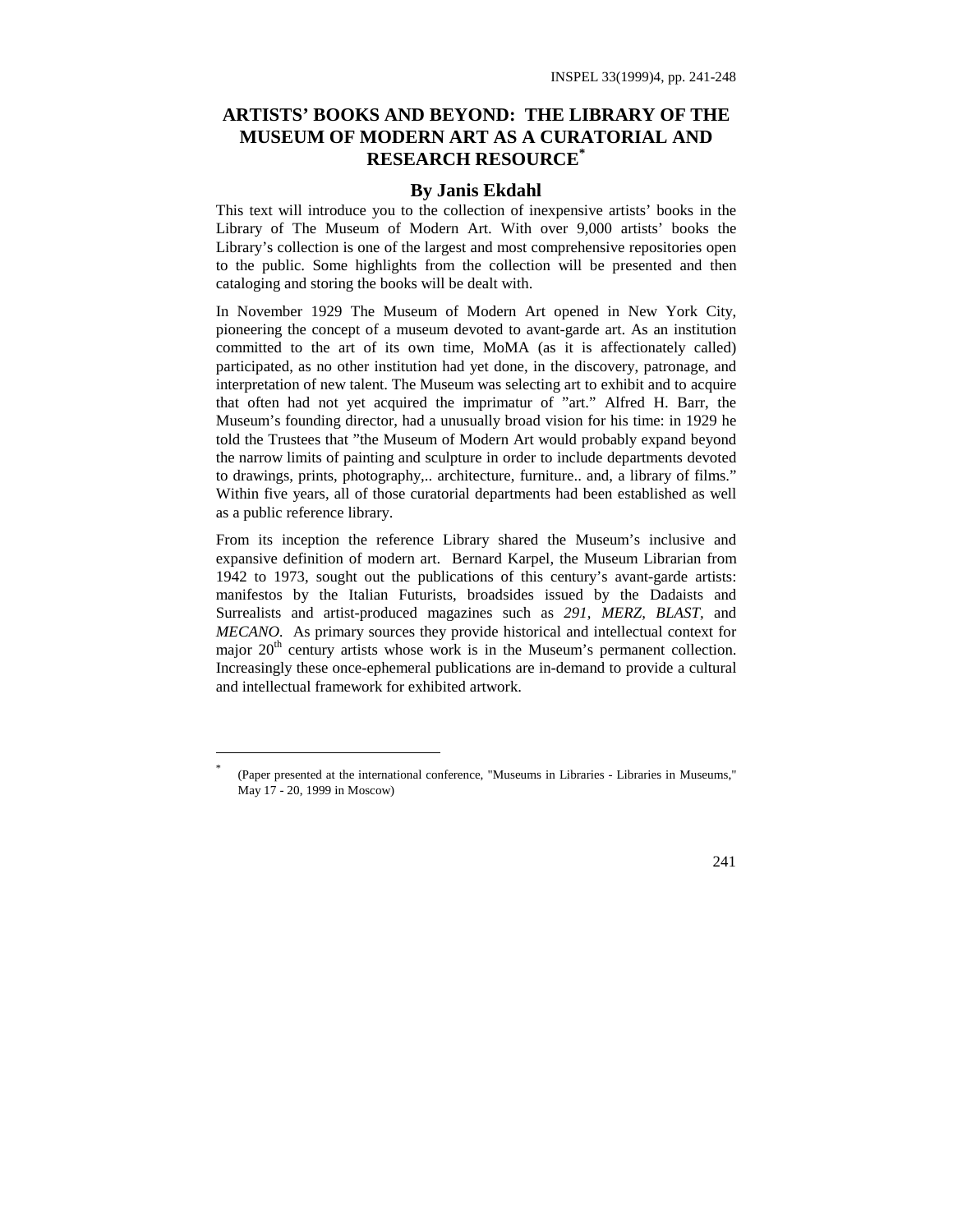To emphasize the curatorial use that is regularly made of the Library's resources I have selected a few slides of recent exhibitions that have included library material, especially artists' books. While you are looking at these I will describe the Library. The Museum Library holds more than 160,000 books and exhibition catalogs, subscribes to approximately 300 periodicals, and maintains over 40,000 vertical files of ephemera on individual artists. In addition to the Artists' Books Collection, which I will tell you about shortly, the Library is especially rich in documentation of Dada and Surrealism.

With a staff of 15, the MoMA Library acquires and catalogs approximately 5,000 titles annually. Everything in the Library is cataloged in the Research Libraries Information Network (RLIN). Our catalog, christened DADABASE, is available over the Internet on The Museum of Modern Art Web-site: [http://www.moma.org.](http://www.moma.org) We were surprised to learn that DADABASE had over 40,000 virtual visitors during March.

The Library is used heavily by the Museum staff and is open to the public, by appointment, 24 hours a week. Our users include students, critics, curators, auction house employees, artists, and members of the general public. By the end of this June we predict that the Library will have accommodated nearly 4,800 "real" visitors this year.

The scope of the Library's collection generally mirrors that of the Museum. Of course the Library is able to document a far wider range of art and artists than is possible, or desirable, for the Museum to represent. The Library assiduously collects material on emerging artists and contemporary art forms in anticipation of future research needs. We also pay special attention to publications that directly reflect the thoughts of artists: for example, artists' writings, statements, periodicals, and - as we are discussing today - artists' books.

When Clive Phillpot became the Chief Librarian in 1977 he established the Artist Book Collection to acquire and preserve the small, inexpensive books that artists had begun making and distributing in the 1960s. Phillpot built this special collection through purchases and through his contacts with artist book makers. In 1993 he negotiated the Library's acquisition of the Franklin Furnace Archive of Artists' Books thereby adding over 3,500 new titles to the Library's Artist Book Collection.

The Franklin Furnace was established in 1976 as an alternative space that collected and exhibited artists' books. In the early 1990s they decided to sell their loft space on Franklin Street and to divest themselves of the Archive of Artists' Books. It was fortuitous that the Archive could find another home in New York City. The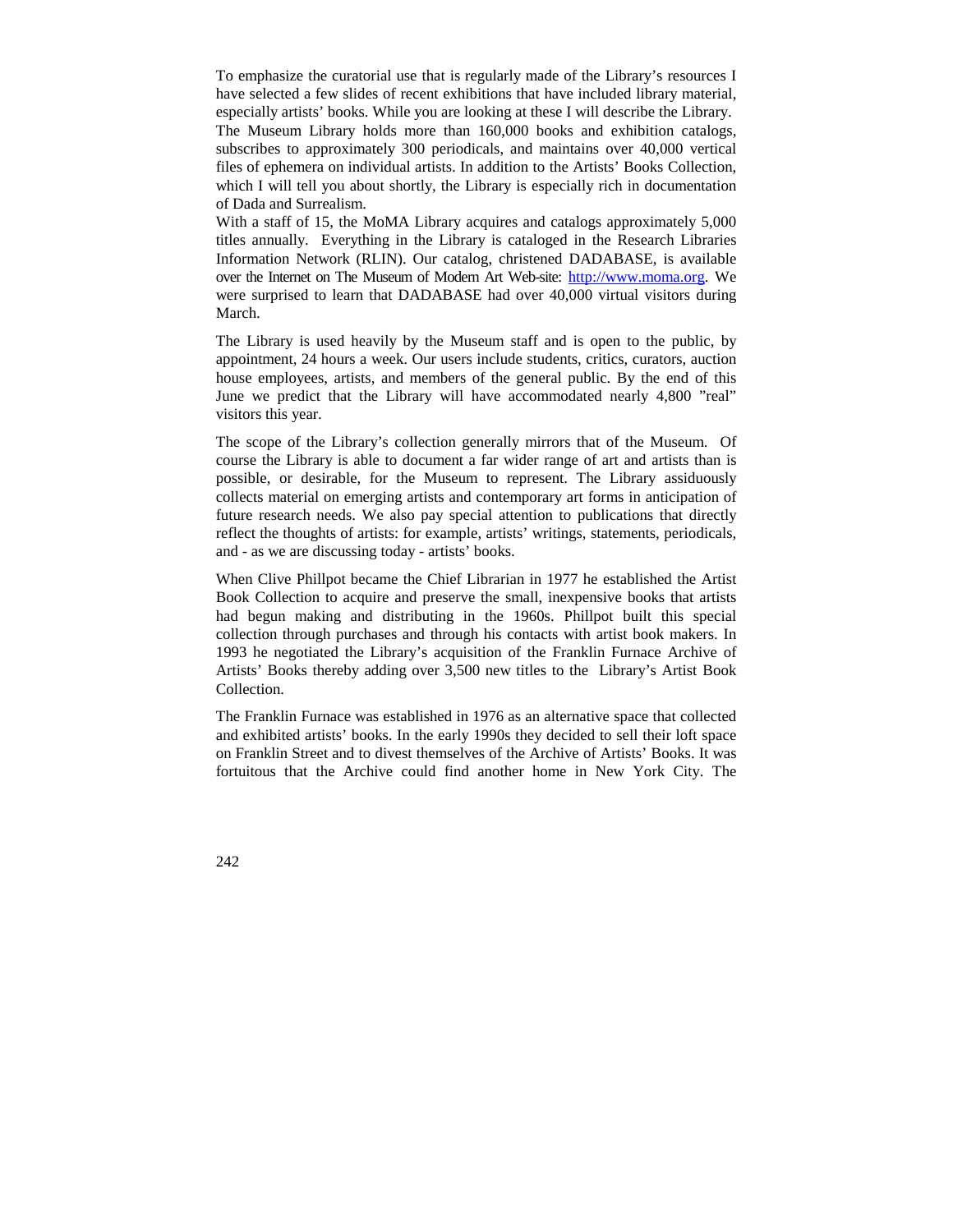Franklin Furnace now functions as a virtual performance space on the Web [\(http://www.franklinfurnace.org\).](http://www.franklinfurnace.org)

As I mentioned earlier, the Artist Book Collection has over 9,000 titles which are, like the rest of the Library, fully cataloged. Phillpot left the Library in 1994 but the collection has continued to grow. Our principle supplier is the Printed Matter Bookstore in New York although we routinely receive donations from artists around the world.

There is no agreement among critics, curators and writers as to the definition of an "artists book." Much ink has been spilled in the struggle to find properly inclusive terminology for this convergence of art, language, and the printing technologies. In 1976 Conceptual artist, Sol LeWitt offered this description:

"Artists' books are, like any other medium, a means of conveying art ideas from the artist to the viewer/reader. Unlike most other media they are available to all at a low cost. They do not need a special place to be seen. They are not valuable except for the ideas they contain...

Art shows come and go but books stay around for years. They are works themselves, not reproductions of works. "

Many critics have noted the strong parallel between the artists' books of the 1960s and 1970s and those published in the early years of this century by the Russian Futurists. In both eras artists used the book format to disseminate unconventional, revolutionary ideas. The Futurists used readily available printing technologies to produce inexpensive books over which they had complete control. Like their counterparts in Europe and America fifty years later, the Russian Futurists made a decisive break from the traditional book and the deluxe print portfolio. In their hands the book became a forum for direct communication that could be easily and readily circulated. The Library's Artist Book Collection traces much of its legacy to the provocative, and low technology experiments of the Russian Futurists.

I want to take a moment here to clarify that the artists' books I am describing today are not the expensive *livres de luxe* that are collected by the Museum of Modern Art's curatorial Department of Prints and Illustrated Books. In 1994, 150 of that department's most beautiful and precious books and portfolios were featured in an exhibition and catalog entitled *A Century of Artists Books.* The curator's restricted definition of *livres d'artist* to describe only limited edition, luxury items continues to cause consternation in the artists' book community and confusion among the general public.

Therefore let me be explicit about the artists books in the Library's collection. They are inexpensive publications that came to prominence since 1960. They are modest books, often utilizing a photo-mechanical method of production. Usually these artists' books are bound into a codex volume and make use of that format to articulate a verbal or visual idea or experience. The artists' books we collect are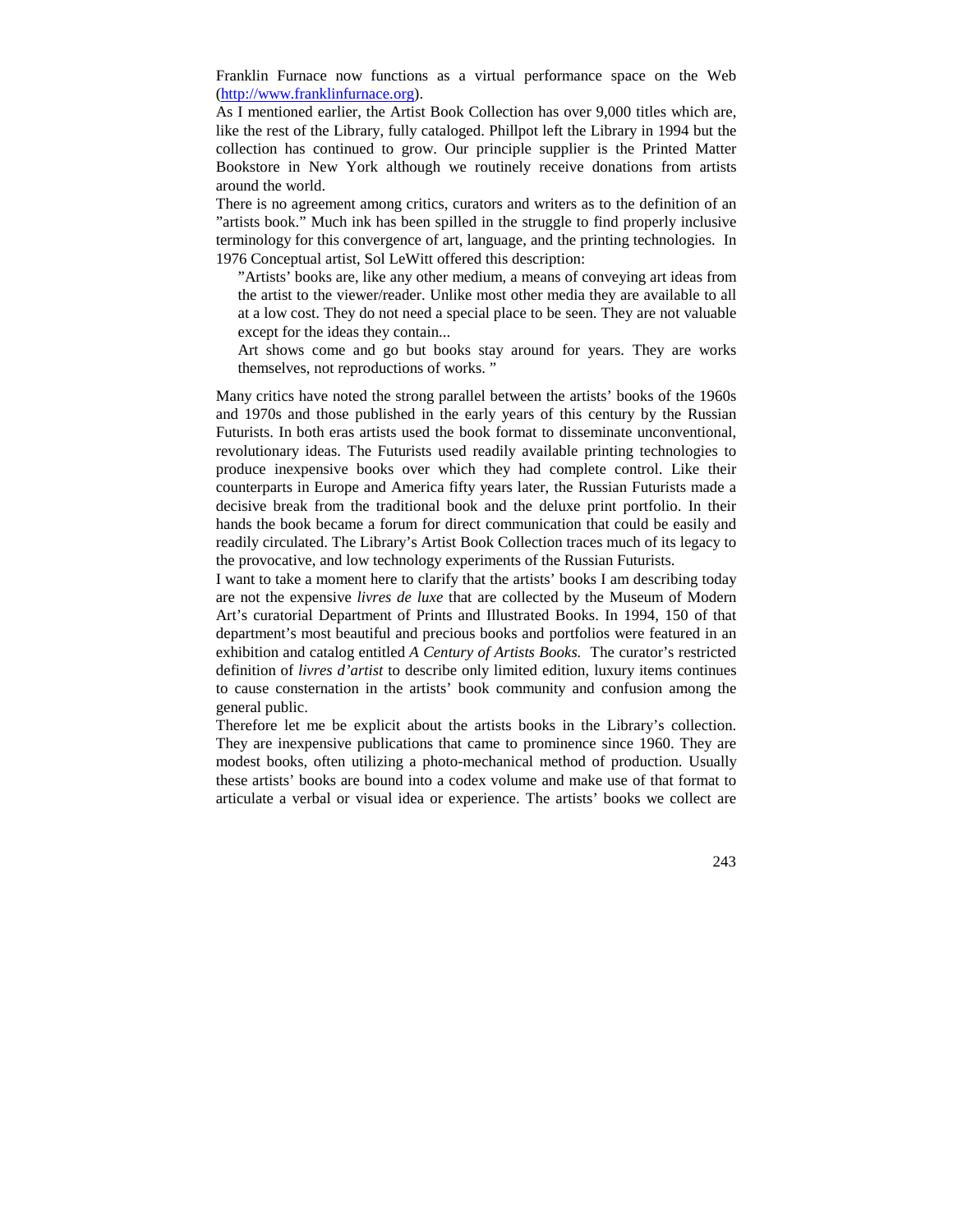issued in open or large editions (for example, 100-or-more copies). Many are neither signed nor numbered. In principal, these artists' books have closer affinities to mass market paperbacks than to fine print portfolios.

Now I would like to show you 10 books from the Library's Artist Book Collection which embody many of these characteristics. They also exemplify the diversity of intention and style that is characteristic of the artists' book in the Library's collection.

Edward Ruscha's *Twentysix gasoline stations* from 1962 embodies many of the attributes that subsequently have come to characterize the artist book in the late  $20<sup>th</sup>$ century. In this small paperback book Ruscha records 26 gasoline stations in banal, black-and-white photographs. All the photographs were taken on Route 66 which, 40 years ago, was the principle highway connecting the sparsely populated towns of the southwestern United States. Each gas station is captioned simply with the name of the town and is presented in a straightforward documentary fashion. However, *Twentysix Gasoline Stations* is not boring or uninteresting. It has a subversive, deadpan humor characteristic of the Pop art being made in the 1960s.

*Twentysix Gasoline Stations* was initially published in an edition of 400. In 1967 it was reissued in an edition of 500 and, two years later, in an edition of 3,000. For many years Ruscha sought to keep this and his other books in-print and available, at a reasonable price. Unfortunately he did not succeed and copies of *Twentysix Gasoline Stations* are now very scarce and expensive when offered for sale.

The idea of using the book as a medium coincided with the development of Conceptual art in the late 1960s. Conceptual artists such as Lawrence Weiner, Sol LeWitt, Peter Downsbrough, and Joseph Kosuth used the written work in art and as art. The first exhibition of Lawrence Weiner's linguistic work was organized with the Seth Siegelaub Gallery in 1968. The exhibition consisted of 24 phrases, presented as the contents of this gray paperback, *Statements*. Weiner's statements conjure up specific sculptural, performative processes such as: "One piece of plywood secured to the floor or wall" and "An amount of paint poured directly upon the floor and allowed to dry". The statements themselves are printed, one to a page, in elegantly abstract blocks. The small, offset paperback was issued in 1000 copies and cost only \$1.95. Although it is a tangible aspect of specific works, Weiner does not consider the book a work of art itself. Rather he considers the book as the medium through which he presents his art. As Weiner has cryptically written, the viewer must "Learn to read art."

Sol LeWitt is another Conceptual artist who uses the book to systemically interrogate his own aesthetics. In *Four basic kinds of lines & colors,* 1971, LeWitt sets out a visual premise then systematically explores the development of the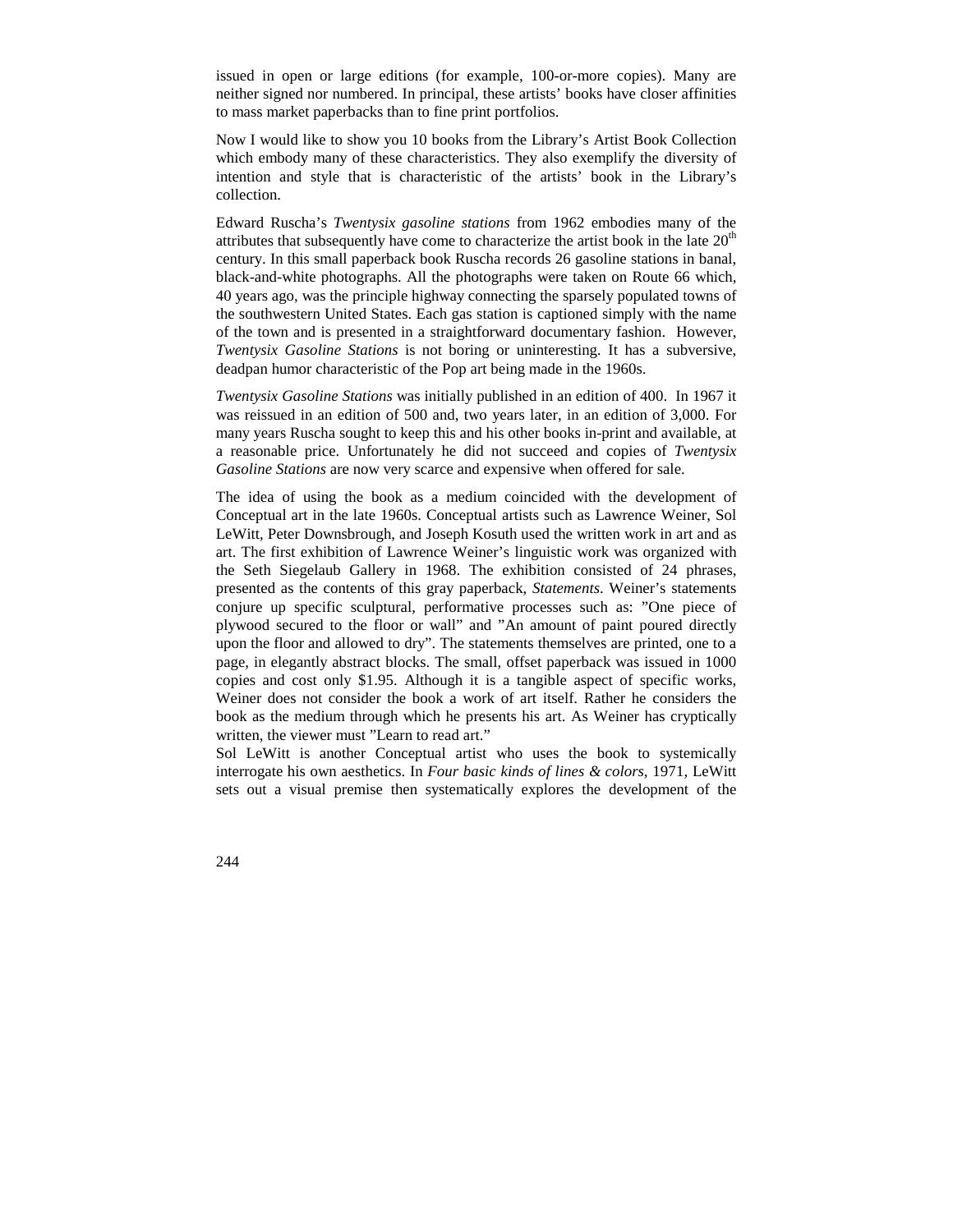premise page by page. As you may be able to see from the index pages of this perfectly square 20 cm. book, the artist has identified four types of lines: vertical, horizontal, diagonal to the right, and diagonal to the left. He also has picked four colors: yellow, black, red and blue. Then he combines each of these elements according to a pre-determined formula to produce 30 combinations with differing colors and densities. The fixed sequence of pages in a codex book is ideal for the exploration of these serial progressions. LeWitt's systems are hermetic and closed yet they contain a logical elegance and rigorous beauty.

In this 1976 book *Brutus killed Caesar*, John Baldesarri takes advantage of the photographic sequencing to transmit a haunting narrative. Each page of this horizontal-format book consists of three panels. The images on the left and right - a slender man with the receding hairline and an older, paunchy man - are repeated on every page. Only the object depicted in the center panel changes as the pages are flipped over. Innocuous objects such as a brush, a watch or a funnel, become threatening when placed in sequence with lethal objects such as a gun, an arrow, and matches. It is only when we recall the book's title, *Brutus killed Caesar,* that we realize each of these objects could be an instrument of death. This unexpectedly menacing book reflects Baldesarri's consciousness of language and his sophisticated use of the visual pun.

Other artists use the book as an album in which to assemble or inventory images or ideas. In the early 1970s Annette Messager published a number of small booklets that she called "album-collections." In her 1974 *Les Tortures volontaires* the artist reproduced photographic images of women voluntarily submitting to various torturous treatments and rituals associated with the attainment of beauty. These grainy images of facial peels and plastic surgeries were gathered from mass-market newspapers and magazines. Because the book seems to reproach the painful sacrifices that women undergo to make themselves attractive to men it has earned a place in feminist discussion. However, Messager claims that she assembled these images simply for the purpose of examining the relationship of art to ordinary aspects of daily life.

Christian Boltanski also works in the tradition of albums and collections. In *Le Club Mickey* Boltanski selects children's snapshots clipped from a yellowing issue of the *Mickey (Mouse) Club* newsletter of 1950. Each of these eager, smiling children is captioned with his or her own six-digit Mickey Mouse Club membership number, proof that they are part of a group, that they belong. Published in 1990 the book comments ironically on the pervasive, unquestioned influence that Walt Disney and American television had on the French-speaking world, from Antibes to Saigon, in the 1950s. By evoking the lost innocence of childhood *Le Club Mickey* explores the passage of time and the role that memory plays in that passage.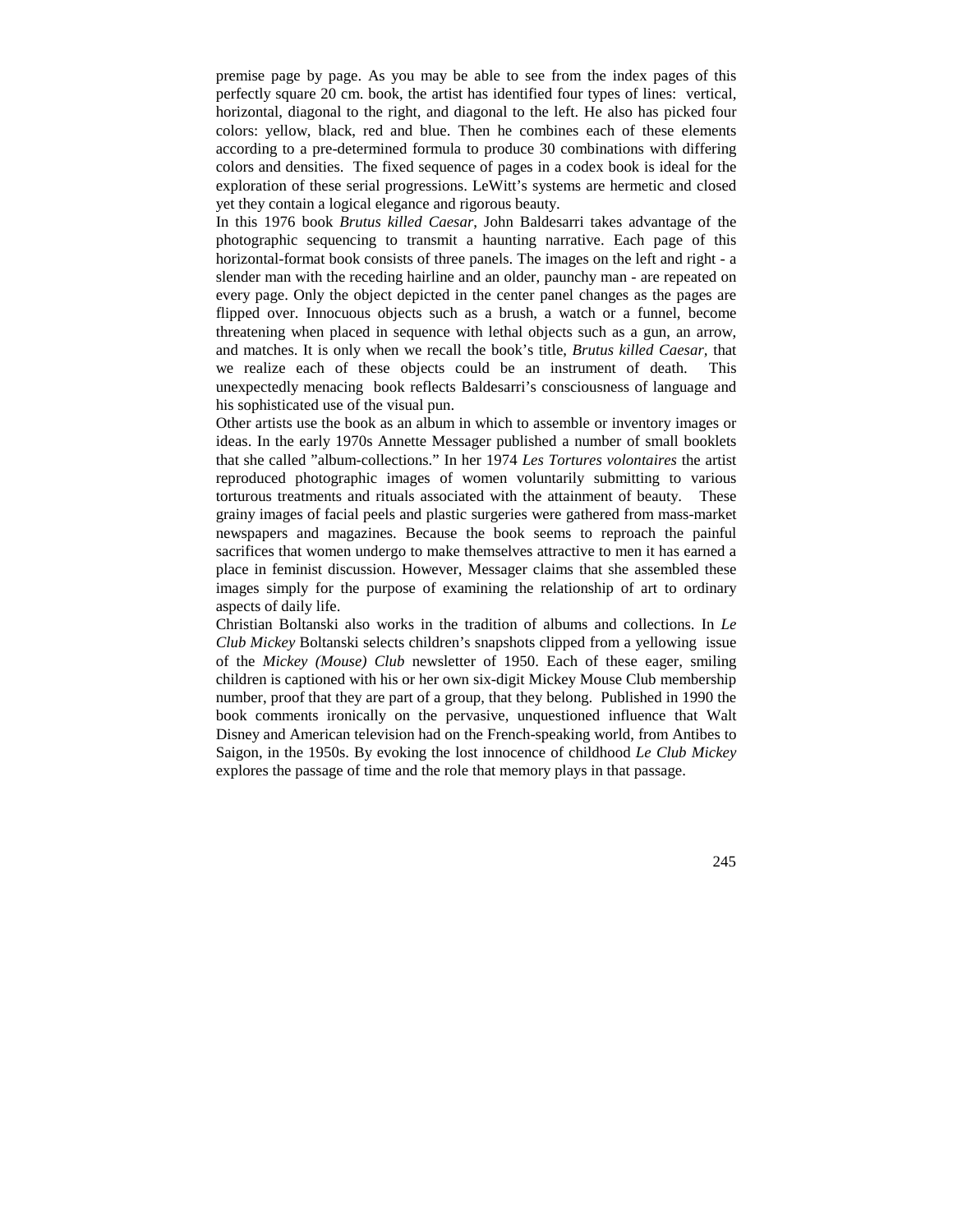A more personal, poignant feeling is evoked by Francine Zubiel's 1993 book *Panique générale*. In this deceptively simple book the same black-and-white photograph of an elegant but anxious young bride appears on every page. Bound between bright red endpapers the images are repeated on milky white translucent pages. The bride's face is hidden in shadow behind her white veil. The reader keeps turning the pages in a futile attempt to glimpse the expression on this young woman's face. By shifting the image slightly on each page, the book has a luminous three-dimensionality; the image of the bride seems to exist in space. A single line of text, printed in fine red letters on every other page, gives voice to the young woman's private thoughts: "a feeling of suffocation" [ une sensation d'étouffement ] and "this disarray of the soul" [ce déssarroi de l'âme ]. These musings work with the image to intensify the reader's feeling of panic and entrapment.

Another significant category of artists' books are those that transform or alter the codex in some way. Perhaps the best known example of this is Tom Phillips' *Humument: A treated Victorian Novel*. For this work Phillips alters an existing book: *The Human Document*, an obscure 1892 novel by W. H. Mallock. Each page of this rambling novel has been radically edited by Phillips to produce an entirely new verbal and visual work. Through erasures and embellishments most of the Victorian text is obscured. The letters, words and phrases that remain convey an entirely new lyrical narrative. Phillips has related that, at first

"I merely scored out unwanted words with pen and ink. It was not long though before the possibility became apparent of making a better unity of word and image, intertwined as in a mediaeval miniature."

*A Humument* may have the distinction of being the most commercially successful artists' book ever. The first version of *A Humument* was published by Thames and Hudson in 1980 and found wide, popular acceptance. Phillips has continued to work with Mallock's text, altering at least 12 copies of *The Human Document*. Thames and Hudson published one of those alterations 1987 and another in 1997.

Dieter Roth, a Swiss artist who died last year, was, like Ed Ruscha, one of the seminal figures in the history of the artist book. Joanna Drucker summarizes his impact:

"Roth is the first artist to make books the major focus for his work and to engage with the book as an art work - not a publication or vehicle for literary or visual expression, but as a form in itself."

Roth made the first *Daily Mirror Book* in 1961. It was a tiny 2 x 2 cm cube that was made by cutting squares out of a pile of the London tabloid newspaper *The Daily Mirror* and giving them a glued spine. In 1970 Roth reconceived the *Daily Mirror* in a standard octavo format which he published in edition of 1,000. This version, on the screen now, was published in collaboration with Hansjörg Mayer as Volume 10 of Roth's *Collected Work*. Each page in this version reproduces a blown-up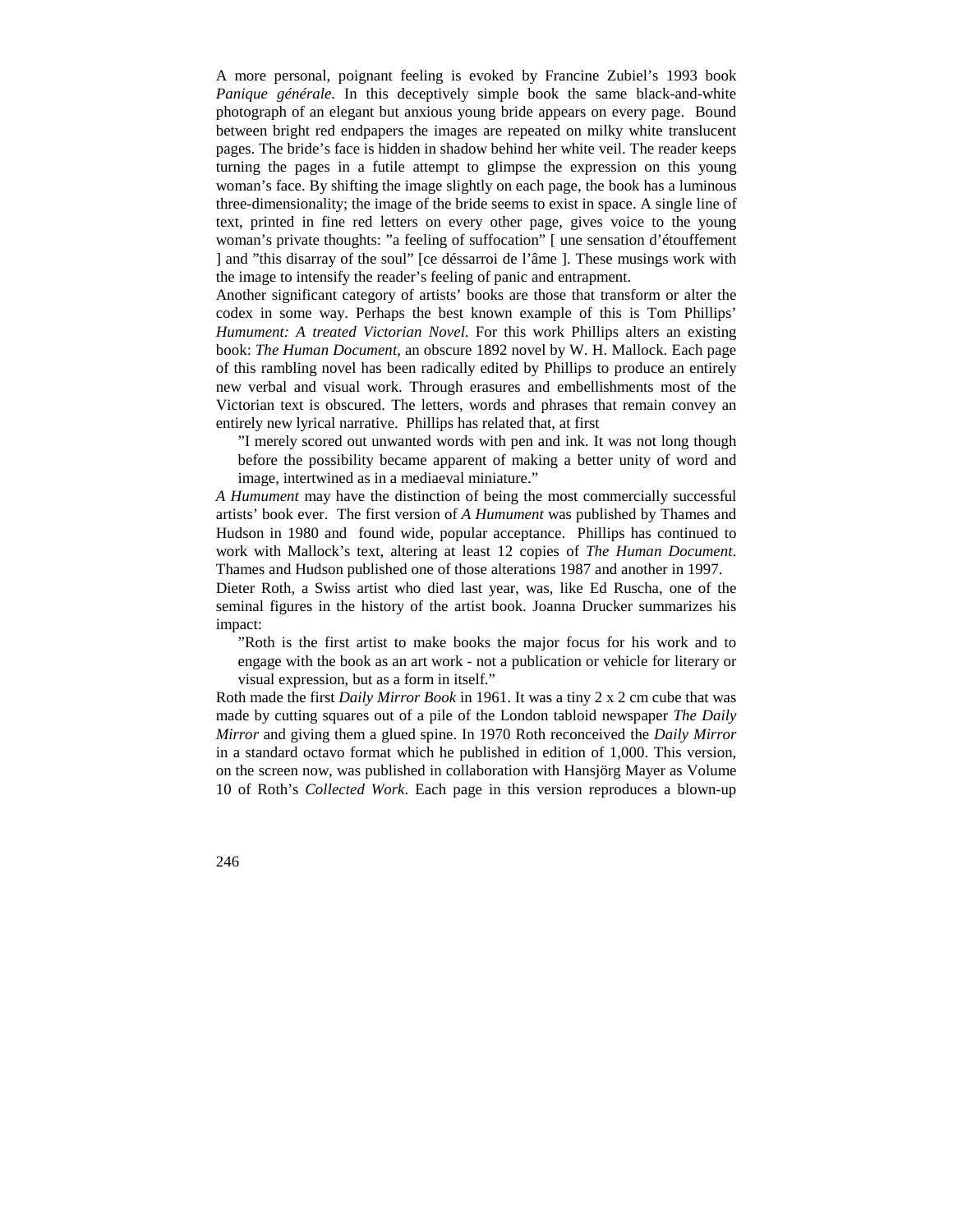image of a small snippet from the *Daily Mirror*, which itself is reproduced in the lower corners. Roth established the sequence for these images by inscribing a number on each tiny piece of newsprint. In this book, as in all of his work, Roth's art is inseparable from its form as a book.

Finally I would like to show you a collaborative work from 1991. *In the Crack of the Dawn* brings together two generations of Conceptual artists: Matt Mullican, born in 1951, and Lawrence Weiner, born in 1940. You will recall that a few minutes ago we looked at Lawrence Weiner's *Statements,* a ground-breaking book from 1968. This comic book, however, has a much lighter tone. The graphic simplifications of Mullican's fictional landscapes are interspersed with Weiner's terse notations and solid color geometric forms. Both artists explore our relationship to the urban environment and challenge the cultural assumptions about contemporary space. The gravity of these concerns are less ponderous because of the lively colors, the responsive interplay of forms and the presentation as a comic book. There is a lively dialogue between each artist's characteristic visual and verbal style.

The Library pursues several strategies to make the Artist Book Collection accessible to as wide a public as possible. Foremost among those strategies is thorough cataloging. At MoMA the basic bibliographic record is amplified, when appropriate, with descriptions of physical characteristics and subject matter. In addition, the term "artists' books" is part of the cataloging record for all books that share this form. Other terms that we frequently include in the MARC 655 field are listed on my handout. All of these terms can be used as keywords or phrase searches in DADABASE. Also some records include a *citation or reference* notation, indicating where a particular book was reviewed or discussed.

Also awareness of the collection is enhanced through exhibitions. The Library routinely lends artists' books to exhibitions in the Museum and elsewhere. Currently 21 books from the collection are touring the United States in the exhibition, *Artist/Author: Contemporary Artists Books,* curated by Clive Phillpot and Cornelia Lauf. The Library also has a small display area where artists' books are regularly featured.

College and art school students are frequently introduced to the collection through class visits. During these classes the students are able to handle and discuss the artists' books with their instructor.

The Artist Book Collection is housed in a restricted stack area to which only library staff has access. We routinely use two types of enclosures to house the artists' books. They are designed to protect the books from dust and light and to prevent the books from being battered on the shelf. The most common enclosure consists of